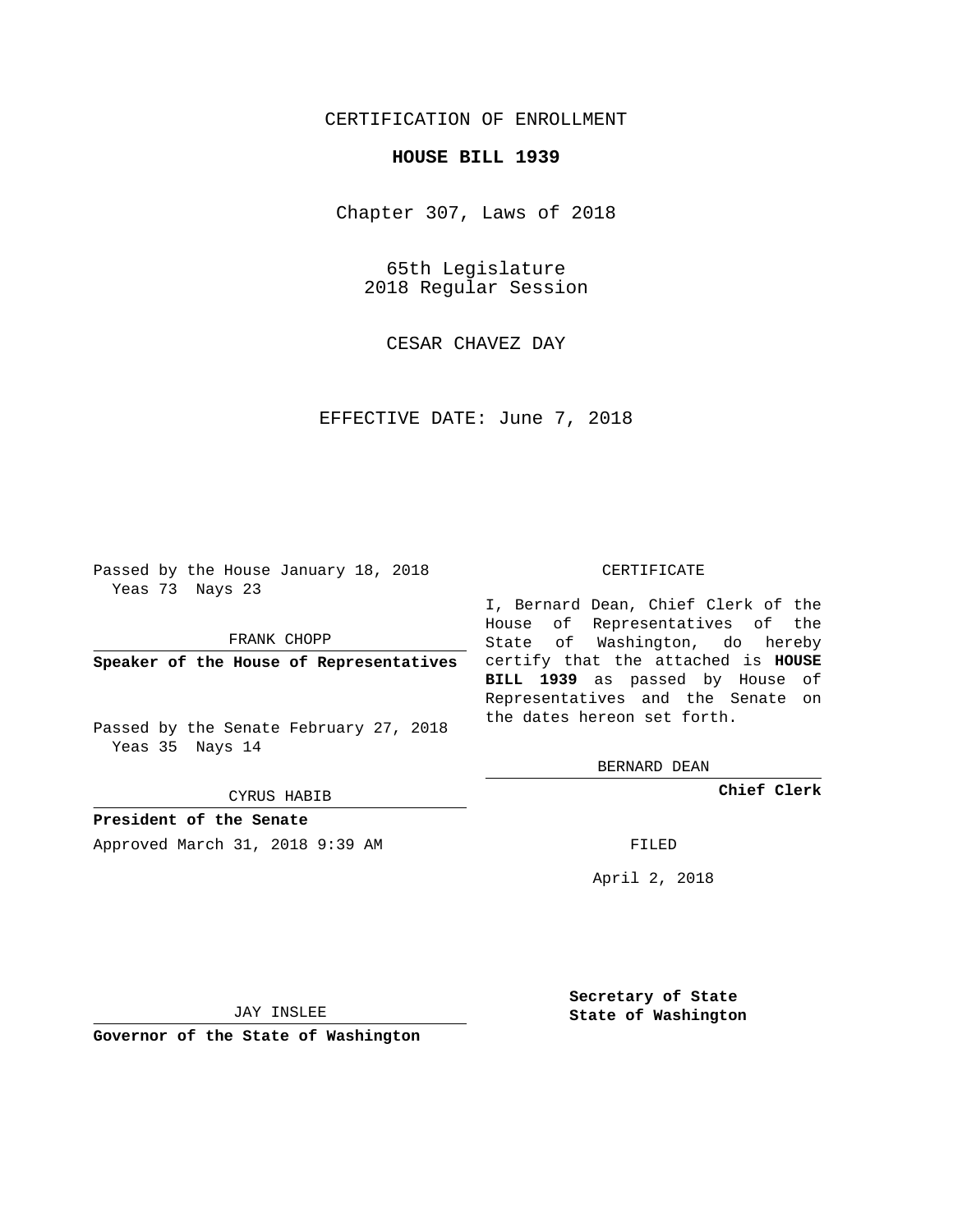## **HOUSE BILL 1939**

Passed Legislature - 2018 Regular Session

**State of Washington 65th Legislature 2017 Regular Session**

**By** Representatives Hudgins, Bergquist, Ortiz-Self, Peterson, Robinson, Jinkins, Gregerson, Stanford, Ormsby, Santos, and Pollet

Read first time 02/03/17. Referred to Committee on State Govt, Elections & IT.

1 AN ACT Relating to recognizing the thirty-first day of March as 2 Cesar Chavez day; and amending RCW 1.16.050.

3 BE IT ENACTED BY THE LEGISLATURE OF THE STATE OF WASHINGTON:

4 **Sec. 1.** RCW 1.16.050 and 2016 c 9 s 2 are each amended to read 5 as follows:

(1) The following are state legal holidays:6

7 (a) Sunday;

8 (b) The first day of January, commonly called New Year's Day;

9 (c) The third Monday of January, celebrated as the anniversary of 10 the birth of Martin Luther King, Jr.;

11 (d) The third Monday of February, to be known as Presidents' Day 12 and celebrated as the anniversary of the births of Abraham Lincoln 13 and George Washington;

14 (e) The last Monday of May, commonly known as Memorial Day;

15 (f) The fourth day of July, the anniversary of the Declaration of 16 Independence;

17 (g) The first Monday in September, to be known as Labor Day; 18 (h) The eleventh day of November, to be known as Veterans' Day;

19 (i) The fourth Thursday in November, to be known as Thanksgiving 20 Day;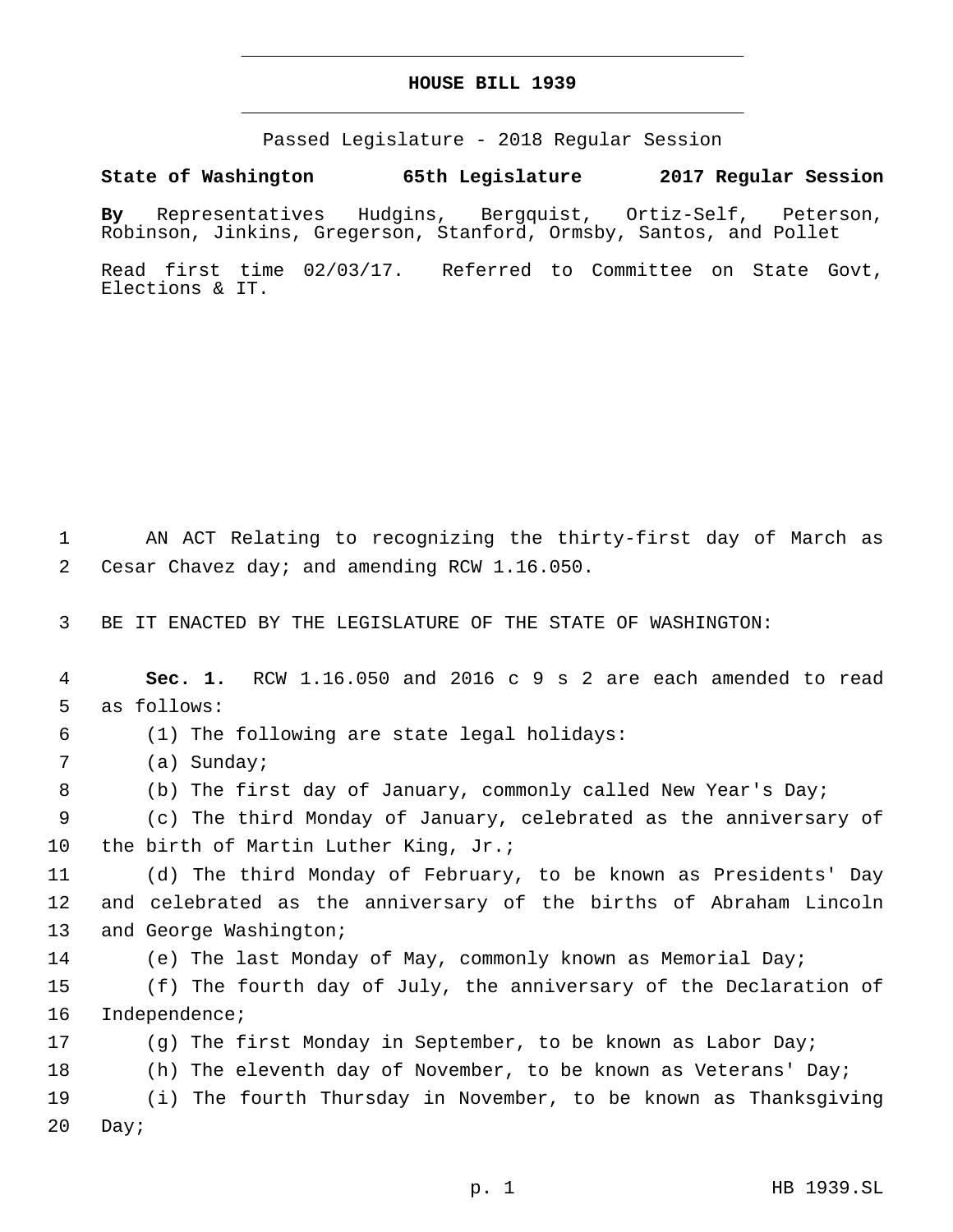(j) The Friday immediately following the fourth Thursday in November, to be known as Native American Heritage Day; and

 (k) The twenty-fifth day of December, commonly called Christmas 4 Day.

 (2) Employees of the state and its political subdivisions, except employees of school districts and except those nonclassified employees of institutions of higher education who hold appointments or are employed under contracts to perform services for periods of less than twelve consecutive months, are entitled to one paid holiday per calendar year in addition to those specified in this section. Each employee of the state or its political subdivisions may select the day on which the employee desires to take the additional holiday provided for in this section after consultation with the employer pursuant to guidelines to be promulgated by rule of the appropriate personnel authority, or in the case of local government by ordinance 16 or resolution of the legislative authority.

 (3) Employees of the state and its political subdivisions, including employees of school districts and those nonclassified employees of institutions of higher education who hold appointments or are employed under contracts to perform services for periods of less than twelve consecutive months, are entitled to two unpaid holidays per calendar year for a reason of faith or conscience or an organized activity conducted under the auspices of a religious denomination, church, or religious organization. This includes employees of public institutions of higher education, including community colleges, technical colleges, and workforce training programs. The employee may select the days on which the employee desires to take the two unpaid holidays after consultation with the employer pursuant to guidelines to be promulgated by rule of the appropriate personnel authority, or in the case of local government by ordinance or resolution of the legislative authority. If an employee prefers to take the two unpaid holidays on specific days for a reason of faith or conscience, or an organized activity conducted under the auspices of a religious denomination, church, or religious organization, the employer must allow the employee to do so unless the employee's absence would impose an undue hardship on the employer or the employee is necessary to maintain public safety. Undue hardship shall have the meaning established in rule by the office of 39 financial management under RCW 43.41.109.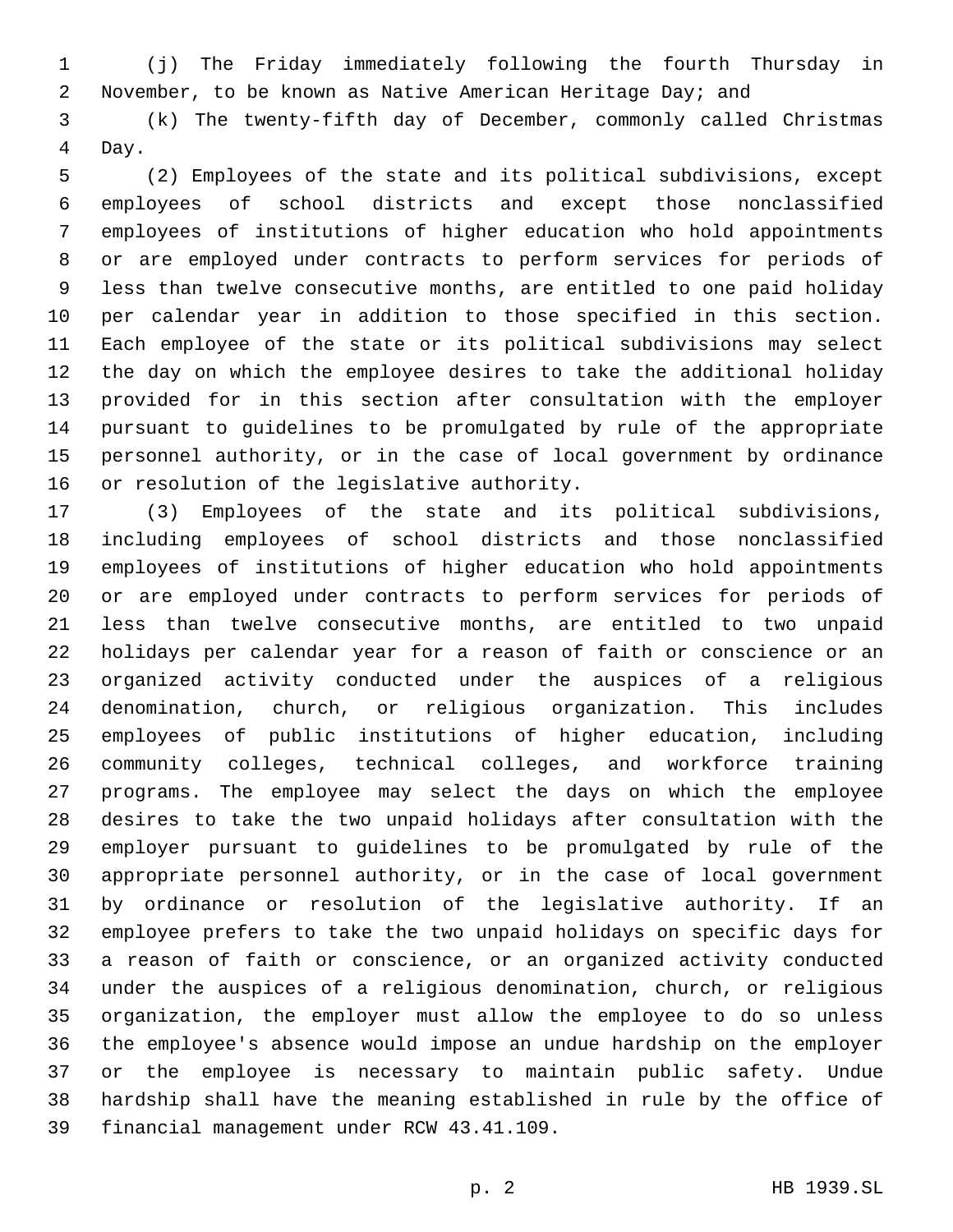(4) If any of the state legal holidays specified in this section are also federal legal holidays but observed on different dates, only the state legal holidays are recognized as a paid legal holiday for employees of the state and its political subdivisions. However, for port districts and the law enforcement and public transit employees of municipal corporations, either the federal or the state legal holiday is recognized as a paid legal holiday, but in no case may both holidays be recognized as a paid legal holiday for employees.

(5) Whenever any state legal holiday:9

 (a) Other than Sunday, falls upon a Sunday, the following Monday 11 is the legal holiday; or

 (b) Falls upon a Saturday, the preceding Friday is the legal 13 holiday.

 (6) Nothing in this section may be construed to have the effect of adding or deleting the number of paid holidays provided for in an agreement between employees and employers of political subdivisions of the state or as established by ordinance or resolution of the 18 local government legislative authority.

 (7) The legislature declares that the following days are recognized as provided in this subsection, but may not be considered 21 legal holidays for any purpose:

 (a) The thirteenth day of January, recognized as Korean-American day;

(b) The twelfth day of October, recognized as Columbus day;

 (c) The ninth day of April, recognized as former prisoner of war 26 recognition day;

 (d) The twenty-sixth day of January, recognized as Washington 28 army and air national guard day;

 (e) The seventh day of August, recognized as purple heart 30 recipient recognition day;

 (f) The second Sunday in October, recognized as Washington state 32 children's day;

(g) The sixteenth day of April, recognized as Mother Joseph day;

 (h) The fourth day of September, recognized as Marcus Whitman day;

 (i) The seventh day of December, recognized as Pearl Harbor 37 remembrance day;

 (j) The twenty-seventh day of July, recognized as national Korean 39 war veterans armistice day;

p. 3 HB 1939.SL